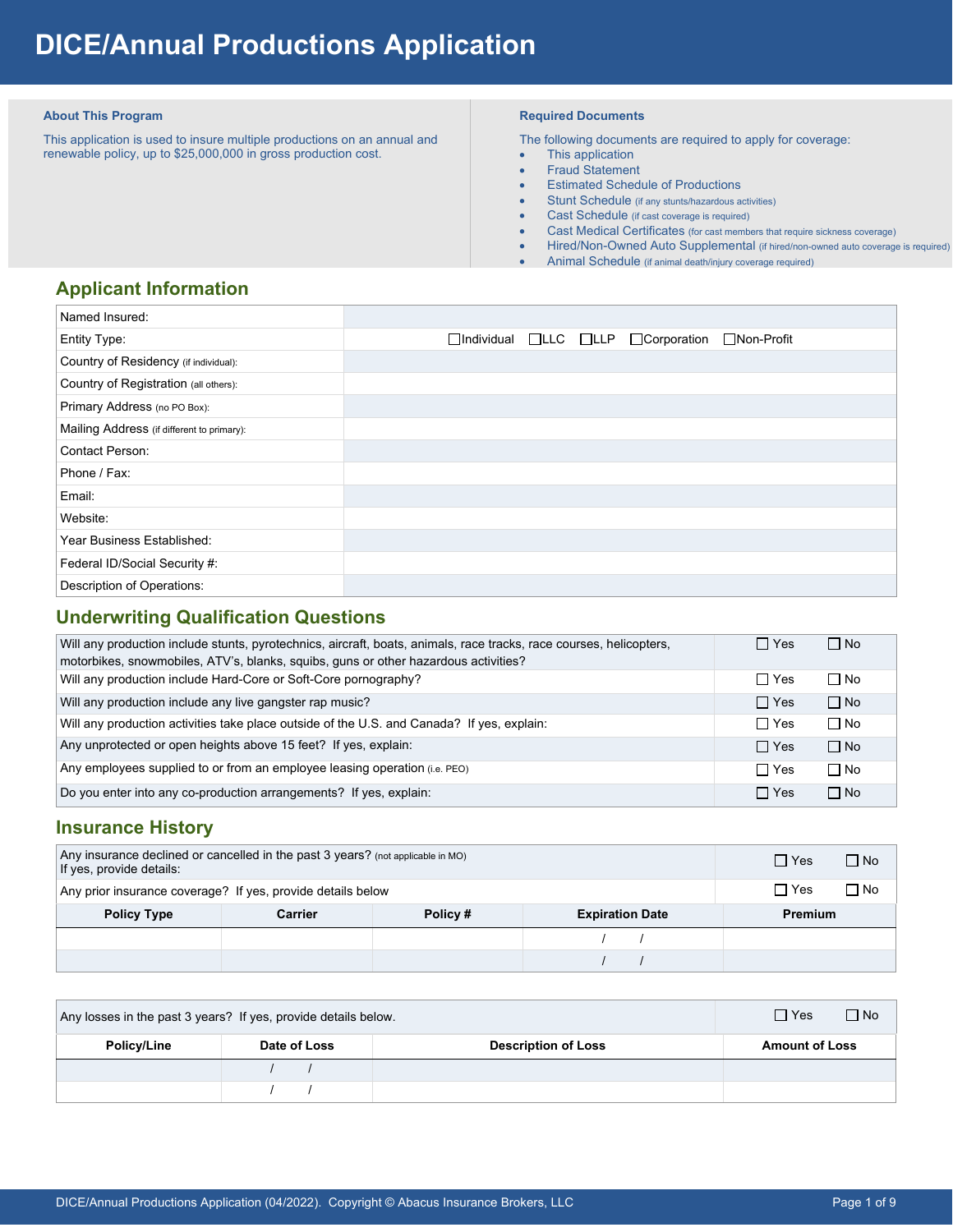# **Productions Details**

| Years of Industry Experience                                                                                                            |                         |
|-----------------------------------------------------------------------------------------------------------------------------------------|-------------------------|
| <b>Annual Gross Production Cost</b>                                                                                                     |                         |
| Maximum Budget Per Production                                                                                                           |                         |
| Maximum Days Per Production                                                                                                             |                         |
| Cities & States of primary shooting locations                                                                                           |                         |
| Any Shoots outside of the U.S. & Canada.<br>If yes:                                                                                     | $\Box$ Yes<br>$\Box$ No |
| Number of shoots outside U.S. & Canada<br>Aggregate days shooting outside U.S. & Canada<br>Aggregate GPC for shoots outside U.S./Canada |                         |
| Any Post Production Operations<br>If yes, annual receipts from post production                                                          | $\Box$ No<br>$\Box$ Yes |
| Any Rental Operations<br>If yes, annual receipts from rental operations                                                                 | $\Box$ No<br>$\Box$ Yes |
| If hired/non-owned auto coverage is required:                                                                                           |                         |
| Cost of hire (other than mobile studios/film trucks)                                                                                    |                         |
| Cost of hire (mobile studios & film trucks)                                                                                             |                         |
| Loaned or Donated autos (#, days)                                                                                                       | #<br>Days               |
| Number of Employees                                                                                                                     |                         |

# **Number of Productions for upcoming 12 months**

| Animation                          | Industrial/Corporate Video | PSA/Public Access Program |
|------------------------------------|----------------------------|---------------------------|
| Commercial/Promotional/Sales Video | Infomercial                | Reality Based TV Show     |
| Documentary/Interviews/Biography   | Miscellaneous productions  | <b>SAG Production</b>     |
| Editing/Trailer                    | Music Video                | Short Film                |
| Educational/Instructional/Training | Photography Shoot          | <b>Spec Production</b>    |
| Feature Film                       | Pick-up Shoot              | TV Pilot/Series/Specials  |
| Independent Feature                | Pre/Post-Production        | Other                     |

# **Key Personnel**

Enter the key personnel: executive producer, producer, director, etc. (at a minimum, either the executive producer or producer must be listed)

| <b>Personnel Role</b>     | <b>First &amp; Last Name</b> | <b>Drivers License #</b> | <b>State of Issue</b> | <b>Country of Residence</b> |
|---------------------------|------------------------------|--------------------------|-----------------------|-----------------------------|
| <b>Executive Producer</b> |                              |                          |                       |                             |
| Producer                  |                              |                          |                       |                             |
| Director                  |                              |                          |                       |                             |
|                           |                              |                          |                       |                             |
|                           |                              |                          |                       |                             |
|                           |                              |                          |                       |                             |
|                           |                              |                          |                       |                             |
|                           |                              |                          |                       |                             |
|                           |                              |                          |                       |                             |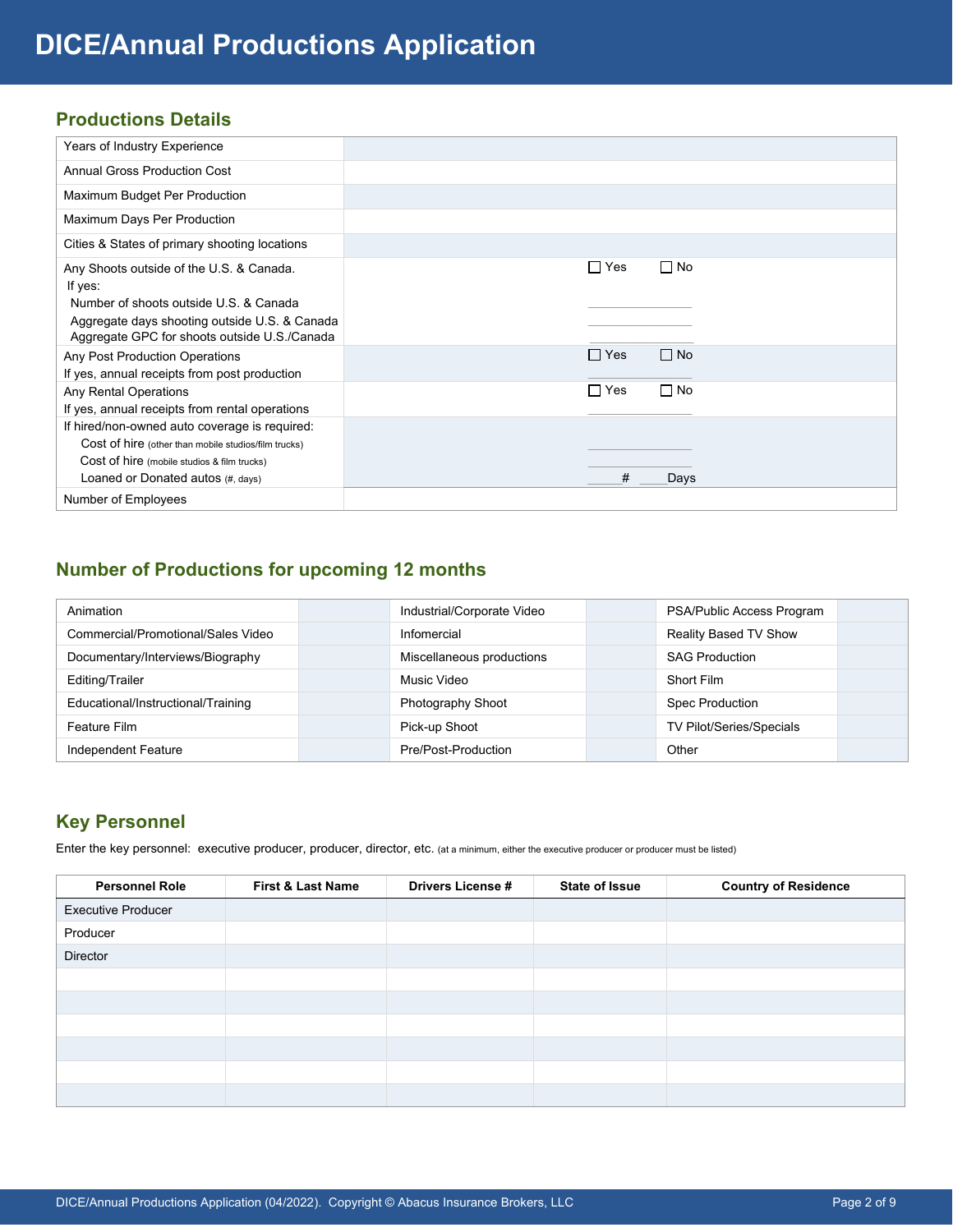# **Stunts and/or Hazardous Activities**

(Visit http://www.abacus.net/programs/annualproductions/stunts.aspx for stunts & categories)

| Will the production include any:                                                                                                                                                                                                                           |  |       |            |                |     |          | $\Box$ Yes | $\Box$ No |
|------------------------------------------------------------------------------------------------------------------------------------------------------------------------------------------------------------------------------------------------------------|--|-------|------------|----------------|-----|----------|------------|-----------|
| stunts, pyrotechnics, aircraft, boats, animals, race tracks, race courses, helicopters, motorbikes, snowmobiles, ATVs, blanks, squibs, guns or other hazardous activities.<br>If yes, the information below is required for each stunt/hazardous activity: |  |       |            |                |     |          |            |           |
| <b>Production Name</b>                                                                                                                                                                                                                                     |  |       |            |                |     |          |            |           |
| Type of Production                                                                                                                                                                                                                                         |  |       |            |                |     |          |            |           |
| <b>Gross Production Cost</b>                                                                                                                                                                                                                               |  |       |            |                |     |          |            |           |
| Number of Episodes (if applicable)                                                                                                                                                                                                                         |  |       |            |                |     |          |            |           |
| <b>Production Start/End Dates</b>                                                                                                                                                                                                                          |  | From: | $\sqrt{2}$ |                | To: | $\prime$ | $\prime$   |           |
| Shooting Location(s) - Cities & States                                                                                                                                                                                                                     |  |       |            |                |     |          |            |           |
| Synopsis                                                                                                                                                                                                                                                   |  |       |            |                |     |          |            |           |
|                                                                                                                                                                                                                                                            |  |       |            |                |     |          |            |           |
| <b>Music Videos</b>                                                                                                                                                                                                                                        |  |       |            |                |     |          |            |           |
| Type of Music                                                                                                                                                                                                                                              |  |       |            |                |     |          |            |           |
| Decade                                                                                                                                                                                                                                                     |  |       |            |                |     |          |            |           |
| Artist's Name                                                                                                                                                                                                                                              |  |       |            |                |     |          |            |           |
| <b>Stunts</b>                                                                                                                                                                                                                                              |  |       |            |                |     |          |            |           |
| <b>Stunt Category</b>                                                                                                                                                                                                                                      |  |       |            |                |     |          |            |           |
| Stunt Type                                                                                                                                                                                                                                                 |  |       |            |                |     |          |            |           |
| Detailed Description of Stunt Scene(s)                                                                                                                                                                                                                     |  |       |            |                |     |          |            |           |
|                                                                                                                                                                                                                                                            |  |       |            |                |     |          |            |           |
| Date(s) of Stunt Activity                                                                                                                                                                                                                                  |  | From: | $\sqrt{ }$ | $\sqrt{2}$     | To: | $\prime$ | $\prime$   |           |
| Names of Stunt Coordinator(s)/Professional(s), if any                                                                                                                                                                                                      |  |       |            |                |     |          |            |           |
| Are the Stunt Coordinator(s)/Professional(s) Licensed?                                                                                                                                                                                                     |  |       |            |                |     |          |            |           |
| Are Permits Required? If yes, have they been obtained?                                                                                                                                                                                                     |  |       |            |                |     |          |            |           |
| Describe any safety precautions taken:                                                                                                                                                                                                                     |  |       |            |                |     |          |            |           |
| Any cast members involved/in close proximity to the stunt                                                                                                                                                                                                  |  |       |            |                |     |          |            |           |
| Number of vehicles involved in the stunt                                                                                                                                                                                                                   |  |       |            |                |     |          |            |           |
| Maximum speed of vehicles                                                                                                                                                                                                                                  |  |       |            |                |     |          |            |           |
| Any collisions or explosions? If yes, describe:                                                                                                                                                                                                            |  |       |            |                |     |          |            |           |
| <b>Animal Coverage</b>                                                                                                                                                                                                                                     |  |       |            |                |     |          |            |           |
| Type of Animal & Breed of Animal                                                                                                                                                                                                                           |  |       |            |                |     |          |            |           |
| Value of Animal                                                                                                                                                                                                                                            |  |       |            |                |     |          |            |           |
| Where will animal be housed during/after filming                                                                                                                                                                                                           |  |       |            |                |     |          |            |           |
| Who is responsible for the animal during transport                                                                                                                                                                                                         |  |       |            |                |     |          |            |           |
| Date(s) of Animal Activity                                                                                                                                                                                                                                 |  | From: | $\prime$   | $\overline{1}$ | To: | $\prime$ | $\sqrt{ }$ |           |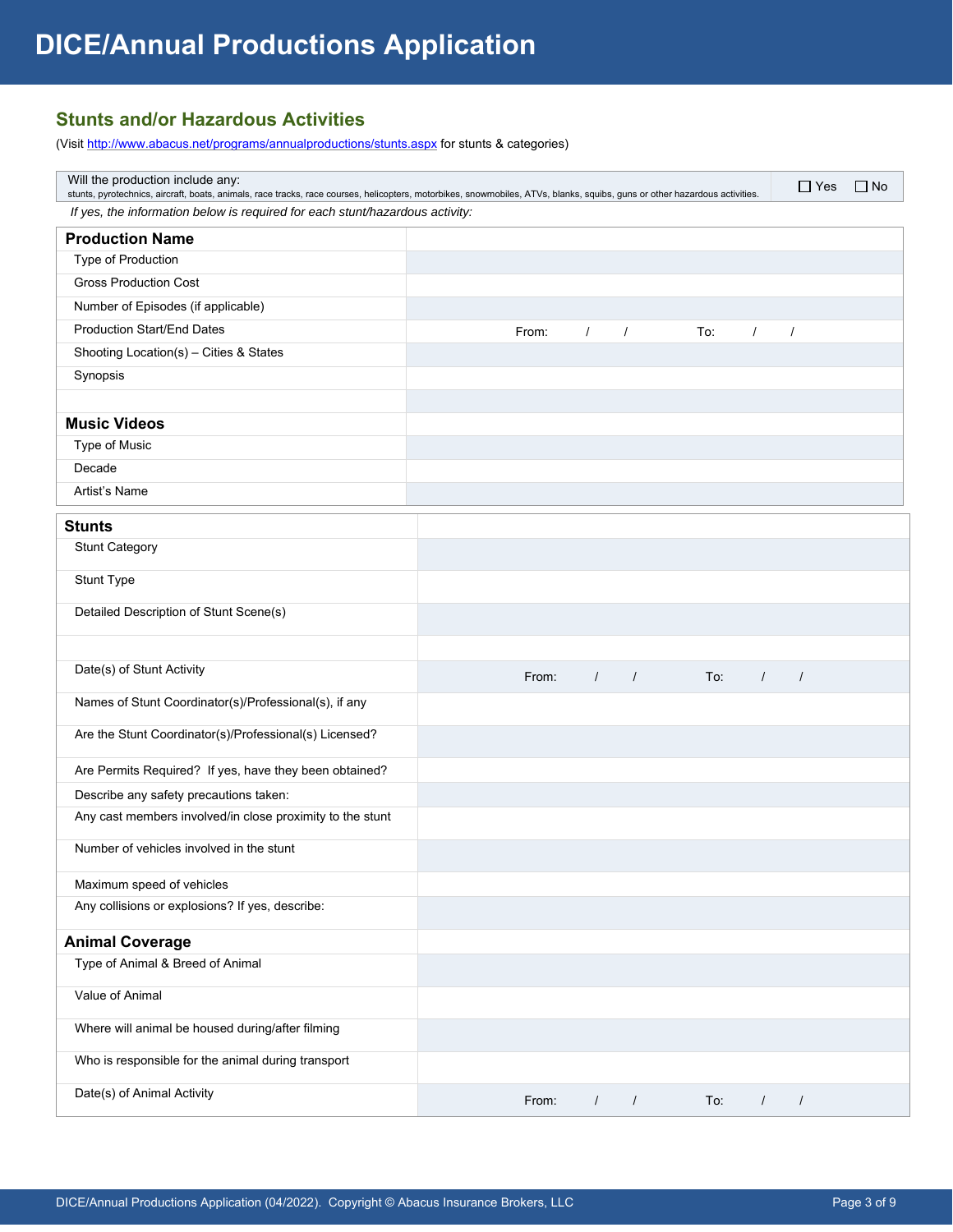# **DICE/Annual Productions Application**

| Number of scenes                                        |  |
|---------------------------------------------------------|--|
| Any replacements for the animal/can they be substituted |  |
| Detailed Description of Animal Scene(s)                 |  |

#### **Notes**

- Include detailed synopsis of stunt, resume(s) of stunt coordinator(s)/pyrotechnician(s)<br>If animal coverage (death illness) include certificate of good bealth
- If animal coverage (death, illness), include certificate of good health<br>■ Certain stunts/hazardous activities are ineligible for coverage Certa
- Certain stunts/hazardous activities are ineligible for coverage. Certain coverages (such as workers compensation) may not be available for productions that include stunts/hazardous activities
- Any production that includes a stunt activity must be scheduled.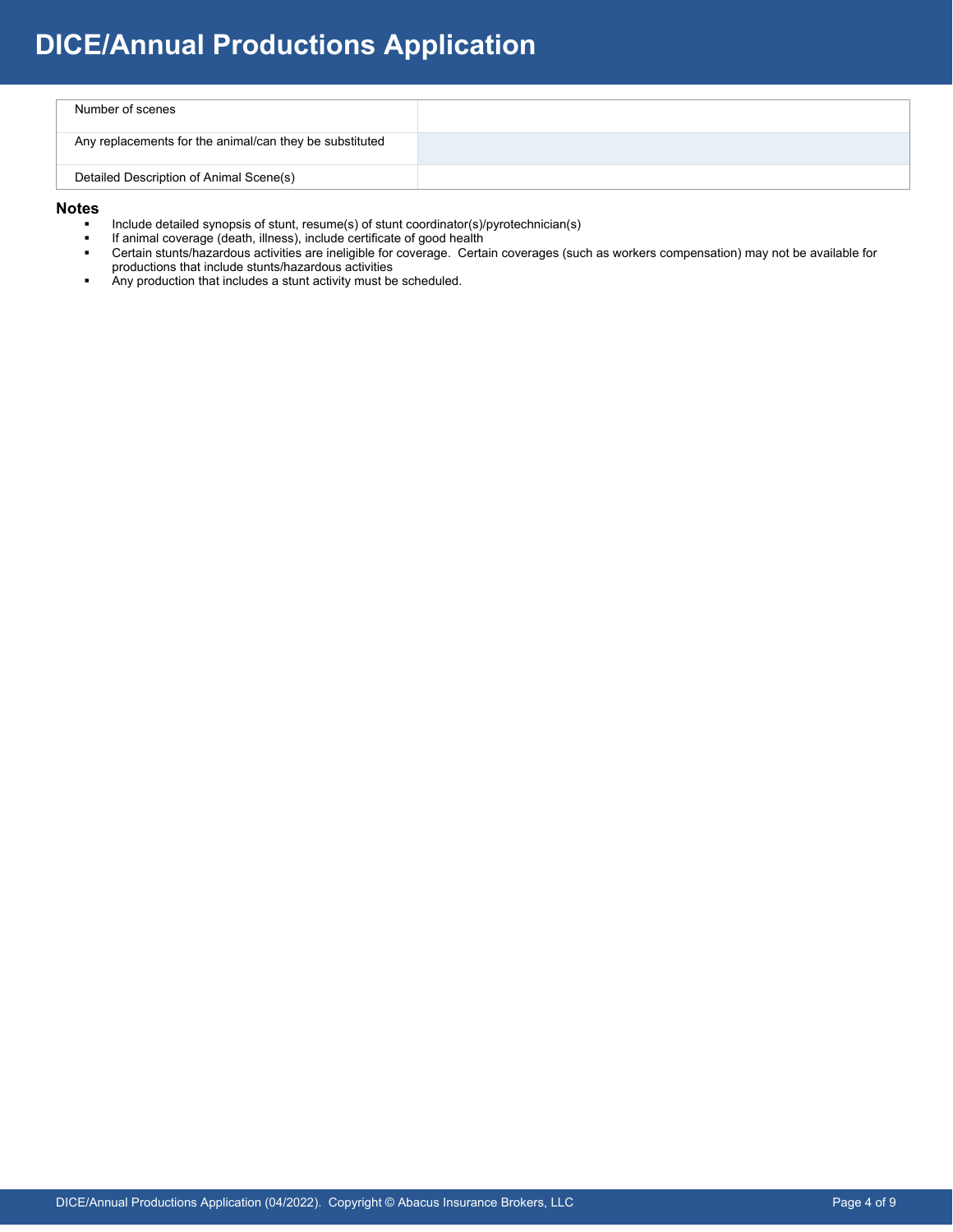# **Coverages**

| Effective: | (12 month coverage term)                                                                                                                                                                                                                                                                                                                                                                               |                                                                                                                                                                                                                                                                                                                                                                                                                                                                                                                                                                                                                                                                                                   |
|------------|--------------------------------------------------------------------------------------------------------------------------------------------------------------------------------------------------------------------------------------------------------------------------------------------------------------------------------------------------------------------------------------------------------|---------------------------------------------------------------------------------------------------------------------------------------------------------------------------------------------------------------------------------------------------------------------------------------------------------------------------------------------------------------------------------------------------------------------------------------------------------------------------------------------------------------------------------------------------------------------------------------------------------------------------------------------------------------------------------------------------|
|            | Limit                                                                                                                                                                                                                                                                                                                                                                                                  | <b>Deductible</b>                                                                                                                                                                                                                                                                                                                                                                                                                                                                                                                                                                                                                                                                                 |
|            |                                                                                                                                                                                                                                                                                                                                                                                                        |                                                                                                                                                                                                                                                                                                                                                                                                                                                                                                                                                                                                                                                                                                   |
| $\star$    |                                                                                                                                                                                                                                                                                                                                                                                                        | n/a                                                                                                                                                                                                                                                                                                                                                                                                                                                                                                                                                                                                                                                                                               |
|            | $\Box$ Include $\Box$ Exclude                                                                                                                                                                                                                                                                                                                                                                          | n/a                                                                                                                                                                                                                                                                                                                                                                                                                                                                                                                                                                                                                                                                                               |
|            |                                                                                                                                                                                                                                                                                                                                                                                                        |                                                                                                                                                                                                                                                                                                                                                                                                                                                                                                                                                                                                                                                                                                   |
|            |                                                                                                                                                                                                                                                                                                                                                                                                        | n/a                                                                                                                                                                                                                                                                                                                                                                                                                                                                                                                                                                                                                                                                                               |
|            |                                                                                                                                                                                                                                                                                                                                                                                                        | n/a                                                                                                                                                                                                                                                                                                                                                                                                                                                                                                                                                                                                                                                                                               |
|            |                                                                                                                                                                                                                                                                                                                                                                                                        | n/a                                                                                                                                                                                                                                                                                                                                                                                                                                                                                                                                                                                                                                                                                               |
|            |                                                                                                                                                                                                                                                                                                                                                                                                        |                                                                                                                                                                                                                                                                                                                                                                                                                                                                                                                                                                                                                                                                                                   |
| $\star$    |                                                                                                                                                                                                                                                                                                                                                                                                        |                                                                                                                                                                                                                                                                                                                                                                                                                                                                                                                                                                                                                                                                                                   |
| $\star$    |                                                                                                                                                                                                                                                                                                                                                                                                        |                                                                                                                                                                                                                                                                                                                                                                                                                                                                                                                                                                                                                                                                                                   |
|            |                                                                                                                                                                                                                                                                                                                                                                                                        |                                                                                                                                                                                                                                                                                                                                                                                                                                                                                                                                                                                                                                                                                                   |
|            |                                                                                                                                                                                                                                                                                                                                                                                                        |                                                                                                                                                                                                                                                                                                                                                                                                                                                                                                                                                                                                                                                                                                   |
| $\star$    |                                                                                                                                                                                                                                                                                                                                                                                                        |                                                                                                                                                                                                                                                                                                                                                                                                                                                                                                                                                                                                                                                                                                   |
| $\star$    |                                                                                                                                                                                                                                                                                                                                                                                                        |                                                                                                                                                                                                                                                                                                                                                                                                                                                                                                                                                                                                                                                                                                   |
| $\star$    |                                                                                                                                                                                                                                                                                                                                                                                                        |                                                                                                                                                                                                                                                                                                                                                                                                                                                                                                                                                                                                                                                                                                   |
| $\star$    |                                                                                                                                                                                                                                                                                                                                                                                                        |                                                                                                                                                                                                                                                                                                                                                                                                                                                                                                                                                                                                                                                                                                   |
| $\star$    |                                                                                                                                                                                                                                                                                                                                                                                                        |                                                                                                                                                                                                                                                                                                                                                                                                                                                                                                                                                                                                                                                                                                   |
|            |                                                                                                                                                                                                                                                                                                                                                                                                        |                                                                                                                                                                                                                                                                                                                                                                                                                                                                                                                                                                                                                                                                                                   |
|            |                                                                                                                                                                                                                                                                                                                                                                                                        |                                                                                                                                                                                                                                                                                                                                                                                                                                                                                                                                                                                                                                                                                                   |
|            |                                                                                                                                                                                                                                                                                                                                                                                                        |                                                                                                                                                                                                                                                                                                                                                                                                                                                                                                                                                                                                                                                                                                   |
|            |                                                                                                                                                                                                                                                                                                                                                                                                        |                                                                                                                                                                                                                                                                                                                                                                                                                                                                                                                                                                                                                                                                                                   |
|            |                                                                                                                                                                                                                                                                                                                                                                                                        |                                                                                                                                                                                                                                                                                                                                                                                                                                                                                                                                                                                                                                                                                                   |
|            |                                                                                                                                                                                                                                                                                                                                                                                                        |                                                                                                                                                                                                                                                                                                                                                                                                                                                                                                                                                                                                                                                                                                   |
|            |                                                                                                                                                                                                                                                                                                                                                                                                        |                                                                                                                                                                                                                                                                                                                                                                                                                                                                                                                                                                                                                                                                                                   |
|            |                                                                                                                                                                                                                                                                                                                                                                                                        |                                                                                                                                                                                                                                                                                                                                                                                                                                                                                                                                                                                                                                                                                                   |
|            |                                                                                                                                                                                                                                                                                                                                                                                                        |                                                                                                                                                                                                                                                                                                                                                                                                                                                                                                                                                                                                                                                                                                   |
|            |                                                                                                                                                                                                                                                                                                                                                                                                        |                                                                                                                                                                                                                                                                                                                                                                                                                                                                                                                                                                                                                                                                                                   |
|            |                                                                                                                                                                                                                                                                                                                                                                                                        |                                                                                                                                                                                                                                                                                                                                                                                                                                                                                                                                                                                                                                                                                                   |
|            |                                                                                                                                                                                                                                                                                                                                                                                                        |                                                                                                                                                                                                                                                                                                                                                                                                                                                                                                                                                                                                                                                                                                   |
|            |                                                                                                                                                                                                                                                                                                                                                                                                        |                                                                                                                                                                                                                                                                                                                                                                                                                                                                                                                                                                                                                                                                                                   |
|            |                                                                                                                                                                                                                                                                                                                                                                                                        |                                                                                                                                                                                                                                                                                                                                                                                                                                                                                                                                                                                                                                                                                                   |
|            |                                                                                                                                                                                                                                                                                                                                                                                                        |                                                                                                                                                                                                                                                                                                                                                                                                                                                                                                                                                                                                                                                                                                   |
|            |                                                                                                                                                                                                                                                                                                                                                                                                        |                                                                                                                                                                                                                                                                                                                                                                                                                                                                                                                                                                                                                                                                                                   |
|            |                                                                                                                                                                                                                                                                                                                                                                                                        |                                                                                                                                                                                                                                                                                                                                                                                                                                                                                                                                                                                                                                                                                                   |
|            |                                                                                                                                                                                                                                                                                                                                                                                                        |                                                                                                                                                                                                                                                                                                                                                                                                                                                                                                                                                                                                                                                                                                   |
|            |                                                                                                                                                                                                                                                                                                                                                                                                        |                                                                                                                                                                                                                                                                                                                                                                                                                                                                                                                                                                                                                                                                                                   |
|            |                                                                                                                                                                                                                                                                                                                                                                                                        |                                                                                                                                                                                                                                                                                                                                                                                                                                                                                                                                                                                                                                                                                                   |
|            |                                                                                                                                                                                                                                                                                                                                                                                                        | 500                                                                                                                                                                                                                                                                                                                                                                                                                                                                                                                                                                                                                                                                                               |
|            |                                                                                                                                                                                                                                                                                                                                                                                                        |                                                                                                                                                                                                                                                                                                                                                                                                                                                                                                                                                                                                                                                                                                   |
| $^\star$   |                                                                                                                                                                                                                                                                                                                                                                                                        | n/a                                                                                                                                                                                                                                                                                                                                                                                                                                                                                                                                                                                                                                                                                               |
|            | $\Box$ Include $\Box$ Exclude                                                                                                                                                                                                                                                                                                                                                                          | n/a                                                                                                                                                                                                                                                                                                                                                                                                                                                                                                                                                                                                                                                                                               |
|            |                                                                                                                                                                                                                                                                                                                                                                                                        |                                                                                                                                                                                                                                                                                                                                                                                                                                                                                                                                                                                                                                                                                                   |
|            |                                                                                                                                                                                                                                                                                                                                                                                                        |                                                                                                                                                                                                                                                                                                                                                                                                                                                                                                                                                                                                                                                                                                   |
| $^\star$   |                                                                                                                                                                                                                                                                                                                                                                                                        | n/a                                                                                                                                                                                                                                                                                                                                                                                                                                                                                                                                                                                                                                                                                               |
|            |                                                                                                                                                                                                                                                                                                                                                                                                        | n/a                                                                                                                                                                                                                                                                                                                                                                                                                                                                                                                                                                                                                                                                                               |
|            |                                                                                                                                                                                                                                                                                                                                                                                                        | n/a                                                                                                                                                                                                                                                                                                                                                                                                                                                                                                                                                                                                                                                                                               |
|            |                                                                                                                                                                                                                                                                                                                                                                                                        |                                                                                                                                                                                                                                                                                                                                                                                                                                                                                                                                                                                                                                                                                                   |
|            |                                                                                                                                                                                                                                                                                                                                                                                                        |                                                                                                                                                                                                                                                                                                                                                                                                                                                                                                                                                                                                                                                                                                   |
|            |                                                                                                                                                                                                                                                                                                                                                                                                        | n/a                                                                                                                                                                                                                                                                                                                                                                                                                                                                                                                                                                                                                                                                                               |
|            |                                                                                                                                                                                                                                                                                                                                                                                                        |                                                                                                                                                                                                                                                                                                                                                                                                                                                                                                                                                                                                                                                                                                   |
|            | $\Box$ Exclude $\Box$ 1,000,000                                                                                                                                                                                                                                                                                                                                                                        | n/a                                                                                                                                                                                                                                                                                                                                                                                                                                                                                                                                                                                                                                                                                               |
|            |                                                                                                                                                                                                                                                                                                                                                                                                        | n/a                                                                                                                                                                                                                                                                                                                                                                                                                                                                                                                                                                                                                                                                                               |
|            |                                                                                                                                                                                                                                                                                                                                                                                                        |                                                                                                                                                                                                                                                                                                                                                                                                                                                                                                                                                                                                                                                                                                   |
|            |                                                                                                                                                                                                                                                                                                                                                                                                        | n/a                                                                                                                                                                                                                                                                                                                                                                                                                                                                                                                                                                                                                                                                                               |
|            |                                                                                                                                                                                                                                                                                                                                                                                                        |                                                                                                                                                                                                                                                                                                                                                                                                                                                                                                                                                                                                                                                                                                   |
|            |                                                                                                                                                                                                                                                                                                                                                                                                        |                                                                                                                                                                                                                                                                                                                                                                                                                                                                                                                                                                                                                                                                                                   |
|            | Coverage Extension Endorsement (Valuable Papers, Signs, Outdoor Property Per Item Total, Electronic Media And<br>Records, Debris Removal, Employee Dishonesty, Fire Department Service Charges, Fire Equipment Recharge and more)<br>Hired & Non-Owned Auto Physical Damage (per vehicle/aggregate limit)<br><b>Workers Compensation</b> (* Indicates required coverages if Workers Comp is purchased) | $\prime$<br>$\Box$ Include $\Box$ Exclude<br>$\Box$ Include $\Box$ Exclude<br>$\Box$ Include $\Box$ Exclude<br>$\Box$ Include $\Box$ Exclude<br>Same as Negative Film<br>$\Box$ Include $\Box$ Exclude<br>100% 75% 50% 25%<br>$\Box$ Include $\Box$ Exclude<br>Select limit below<br>$\Box$ Include $\Box$ Exclude<br>$\Box$ Include $\Box$ Exclude<br>$\Box$ Include $\Box$ Exclude<br>$\Box$ Include $\Box$ Exclude<br>$\Box$ Include $\Box$ Exclude<br>$\Box$ Include $\Box$ Exclude<br>$\Box$ Include $\Box$ Exclude<br>$\Box$ Include $\Box$ Exclude<br>$\Box$ Include $\Box$ Exclude<br>$\Box$ 50,000 $\Box$ 100,000<br>$\Box$ 250,000 $\Box$ 500,000<br>$\Box$ 5,000,000 $\Box$ 10,000,000 |

NOTE: Coverage availability will vary based on individual risk characteristics and the State in which insured is located.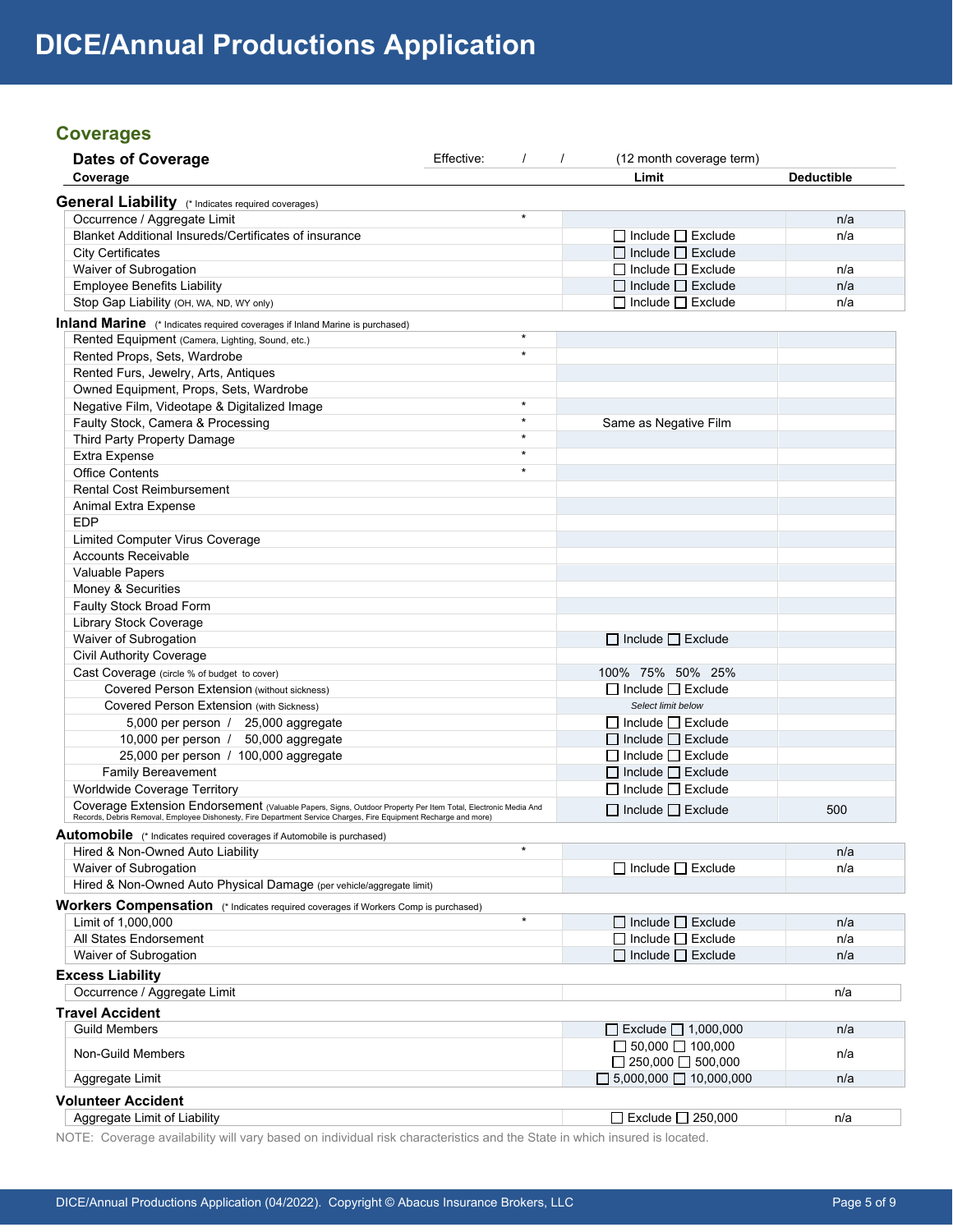# **Workers Compensation Details**

Complete this section only if workers compensation coverage is desired.

## **Payroll Company and Shoot Duration**

| Name of Payroll Company (if any) |  |
|----------------------------------|--|
| Number of Shoot Davs             |  |

## **Payroll – Primary State** (if multiple locations within a State, list each location separately)

 **State \_\_\_\_\_\_\_\_** 

| <b>Class Code</b> | <b>Number of Full Time</b><br>Cast/Crew | <b>Number of Part Time</b><br><b>Cast/Crew</b> | <b>Total Payroll</b> |
|-------------------|-----------------------------------------|------------------------------------------------|----------------------|
| Production        |                                         |                                                |                      |
| Clerical          |                                         |                                                |                      |
| <b>Sales</b>      |                                         |                                                |                      |
| Editing           |                                         |                                                |                      |
| Photography       |                                         |                                                |                      |

**Payroll – Additional States** (Complete this section for each additional State.

## **State \_\_\_\_\_\_\_\_**

| <b>Class Code</b> | <b>Number of Full Time</b><br>Cast/Crew | <b>Number of Part Time</b><br>Cast/Crew | <b>Total Payroll</b> |
|-------------------|-----------------------------------------|-----------------------------------------|----------------------|
| Production        |                                         |                                         |                      |
| Clerical          |                                         |                                         |                      |
| Sales             |                                         |                                         |                      |
| Editing           |                                         |                                         |                      |
| Photography       |                                         |                                         |                      |

#### **Officers & Owners (Include/Exclude)**

| Shoulo<br>Officers &<br>, excluded <sup>∽</sup><br>$\cdots$<br>: Owners be included<br>$\overline{\phantom{a}}$<br>$\blacksquare$ Include.<br>$\sim$<br>. .<br>. |  |
|------------------------------------------------------------------------------------------------------------------------------------------------------------------|--|
|------------------------------------------------------------------------------------------------------------------------------------------------------------------|--|

### **Schedule of Officers & Owners**

| <b>First Name/Last Name</b> | <b>Social Security Number</b> | <b>Title</b> |
|-----------------------------|-------------------------------|--------------|
|                             |                               |              |
|                             |                               |              |
|                             |                               |              |
|                             |                               |              |

#### **Notes:**

- Workers Compensation coverage may not be available in all states.
- Certain production activities may preclude the production from being eligible for workers compensation coverage.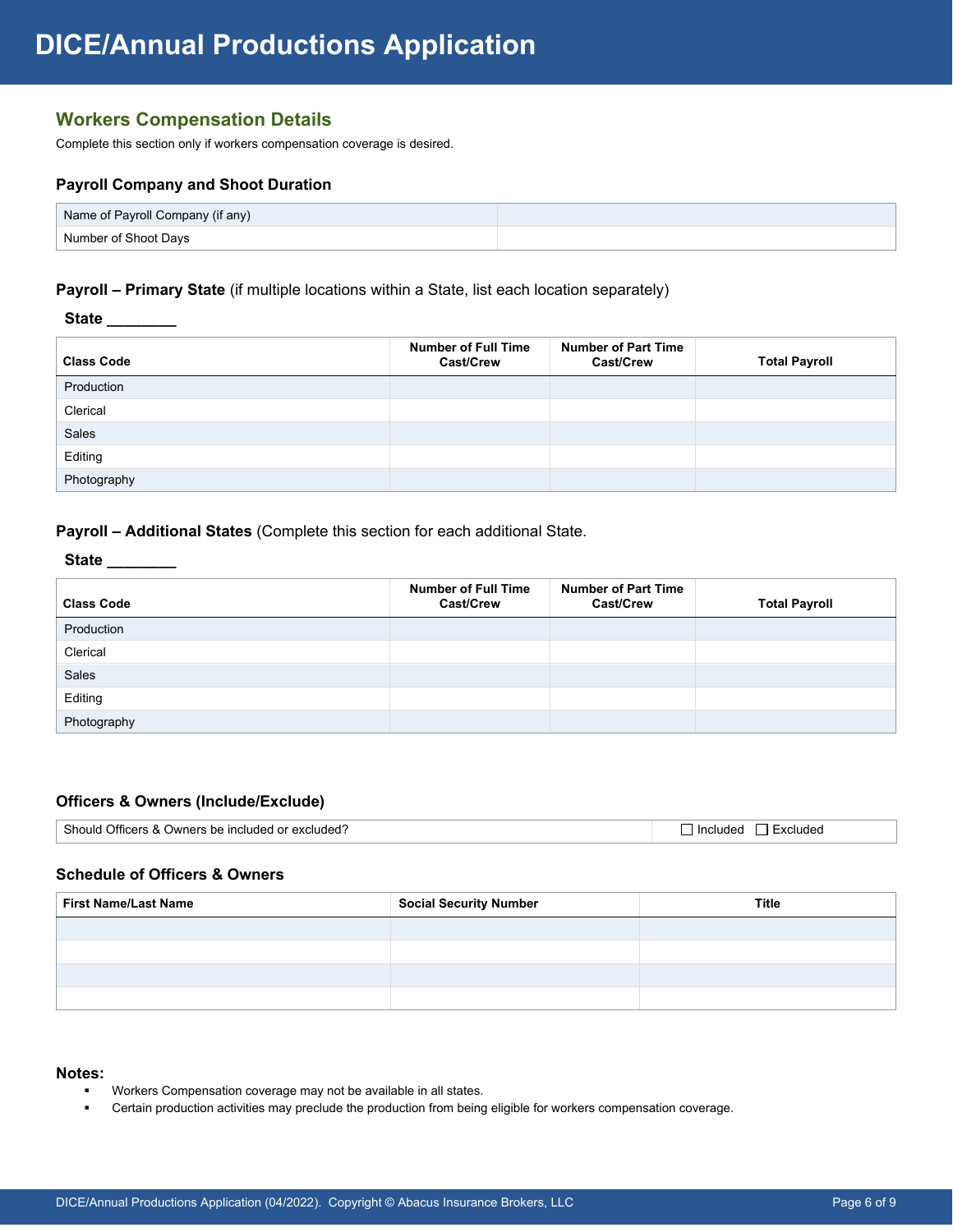# **Cast Extra Expense**

Complete this section if cast coverage is required.

## **Select Coverages**

| <b>Cast Coverage Option</b>                                                                                                                                                                                                                                                                                                                                                            | <b>Description / Maximum Limit</b>                                                       | <b>Medical Required for</b><br><b>Sickness Coverage</b> | <b>Requirements</b> |
|----------------------------------------------------------------------------------------------------------------------------------------------------------------------------------------------------------------------------------------------------------------------------------------------------------------------------------------------------------------------------------------|------------------------------------------------------------------------------------------|---------------------------------------------------------|---------------------|
|                                                                                                                                                                                                                                                                                                                                                                                        | <b>Cast/Crew does not have to be scheduled to be covered</b> (Select required coverages) |                                                         |                     |
| <b>Covered Person Extension</b><br>(without sickness)                                                                                                                                                                                                                                                                                                                                  | Extends cast coverage to include any<br>person necessary to complete the<br>production.  | n/a                                                     | none                |
| <b>Covered Person Extension</b><br>(including sickness)                                                                                                                                                                                                                                                                                                                                | Extends cast coverage to include any<br>person necessary to complete the<br>production.  | No                                                      | none                |
| <b>Family Bereavement</b>                                                                                                                                                                                                                                                                                                                                                              | Up to the budget                                                                         | No                                                      | none                |
| $\mathcal{C}_{\mathbf{a} \mathbf{a}}$ $\mathcal{C}_{\mathbf{a} \mathbf{a}}$ $\mathcal{C}_{\mathbf{a} \mathbf{a}}$ $\mathcal{C}_{\mathbf{a}}$ and $\mathcal{C}_{\mathbf{a}}$ and $\mathcal{C}_{\mathbf{a}}$ and $\mathcal{C}_{\mathbf{a}}$ and $\mathcal{C}_{\mathbf{a}}$ and $\mathcal{C}_{\mathbf{a}}$ and $\mathcal{C}_{\mathbf{a}}$ and $\mathcal{C}_{\mathbf{a}}$ and $\mathcal{C$ |                                                                                          |                                                         |                     |

#### **Cast/Crew must be scheduled to be covered** (Select required coverages)

| Accidental causes only       | All scheduled cast/crew, up to the<br>budget | No  | Schedule of cast members                                                                  |
|------------------------------|----------------------------------------------|-----|-------------------------------------------------------------------------------------------|
| Accident, sickness and death | All scheduled cast/crew, up to the<br>budaet | Yes | Schedule of cast members, medical                                                         |
| <b>Cast Essential Person</b> | Up to the budget                             | Yes | Full pre-production medical, contracts,<br>signed statement of no hazardous<br>activities |

## **Individuals to be Scheduled (List individuals to be scheduled)**

| <b>First &amp; Last Name</b> | <b>Role/Position</b> | Date of Birth |       | <b>Production Start &amp; End Date</b> |  |     |  |  |
|------------------------------|----------------------|---------------|-------|----------------------------------------|--|-----|--|--|
|                              |                      |               | From: |                                        |  | To: |  |  |
|                              |                      |               | From: |                                        |  | To: |  |  |
|                              |                      |               | From: |                                        |  | To: |  |  |
|                              |                      |               | From: |                                        |  | To: |  |  |
|                              |                      |               | From: |                                        |  | To: |  |  |
|                              |                      |               | From: |                                        |  | To: |  |  |
|                              |                      |               | From: |                                        |  | To: |  |  |

## **Notes:**

• Individuals that are scheduled must undergo a medical examination and be approved by underwriters in order to receive sickness coverage.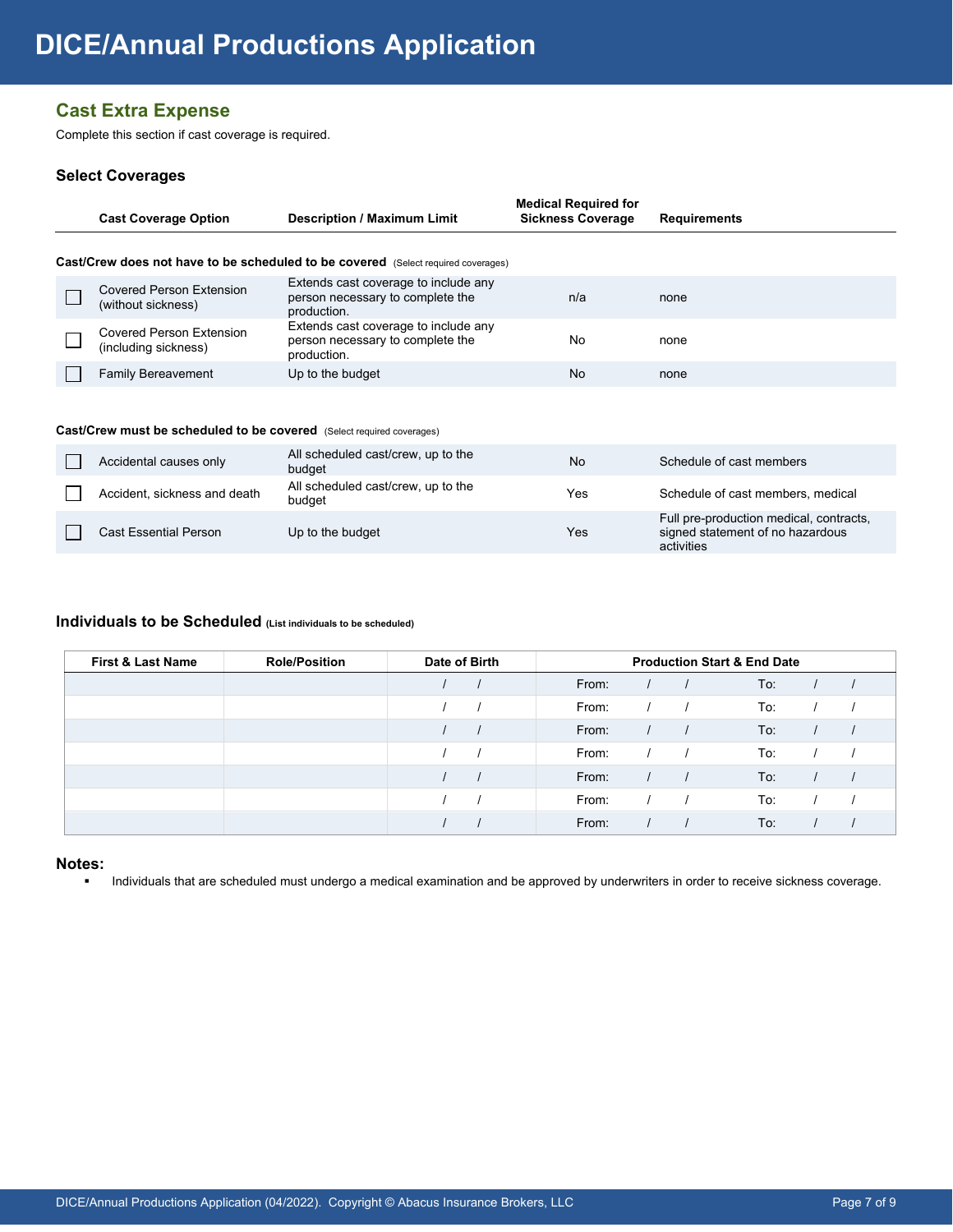# **Hired & Non-Owned Auto Supplemental**

Complete this section if Hired & Non-Owned Auto Liability coverage is required.

## **Cost of Hire**

| <b>Parameter</b>                                     | Value |
|------------------------------------------------------|-------|
| Number of Vehicles to be Hired, Loaned or Donated    |       |
| Number Days Vehicles will be used                    |       |
| Cost of Hire (Other than mobile studios/film trucks) |       |
| Cost of Hire (mobile studios & film Trucks)          |       |

### **Transportation**

|  | Will any bus or van be hired primarily for the purpose of transporting people? | $\neg$ Yes | $\n  1$ No |
|--|--------------------------------------------------------------------------------|------------|------------|
|--|--------------------------------------------------------------------------------|------------|------------|

If the above answer is "Yes", provide the driver information below.

## **Driver Schedule \***

| <b>First &amp; Last Name of Driver</b> | <b>State Licensed</b> | <b>Drivers License Number</b> |
|----------------------------------------|-----------------------|-------------------------------|
|                                        |                       |                               |
|                                        |                       |                               |
|                                        |                       |                               |
|                                        |                       |                               |

A current driving record is required for each driver indicated above.

## **Volunteers Accident Supplemental**

Complete this section if volunteers accident coverage is required.

## **Number of Lives**

Number of Lives

# **Animal Death, Illness, Injury**

Complete this section if death, illness and injury coverage is required for any animal(s).

## **Animals to be Scheduled** (List each animal to be scheduled)

| Type of<br>Animal | Name | Age | Value | <b>Production Name</b> | <b>Description of Activities</b> | <b>Production Start &amp; End</b> | <b>Dates</b> |  |
|-------------------|------|-----|-------|------------------------|----------------------------------|-----------------------------------|--------------|--|
|                   |      |     |       |                        |                                  | From:                             |              |  |
|                   |      |     |       |                        |                                  | To:                               |              |  |
|                   |      |     |       |                        |                                  | From:                             |              |  |
|                   |      |     |       |                        |                                  | To:                               |              |  |
|                   |      |     |       |                        |                                  | From:                             |              |  |
|                   |      |     |       |                        |                                  | To:                               |              |  |
|                   |      |     |       |                        |                                  | From:                             |              |  |
|                   |      |     |       |                        |                                  | To:                               |              |  |

#### **Notes:**

**For sickness coverage, a veterinarian certificate of good health is required.**